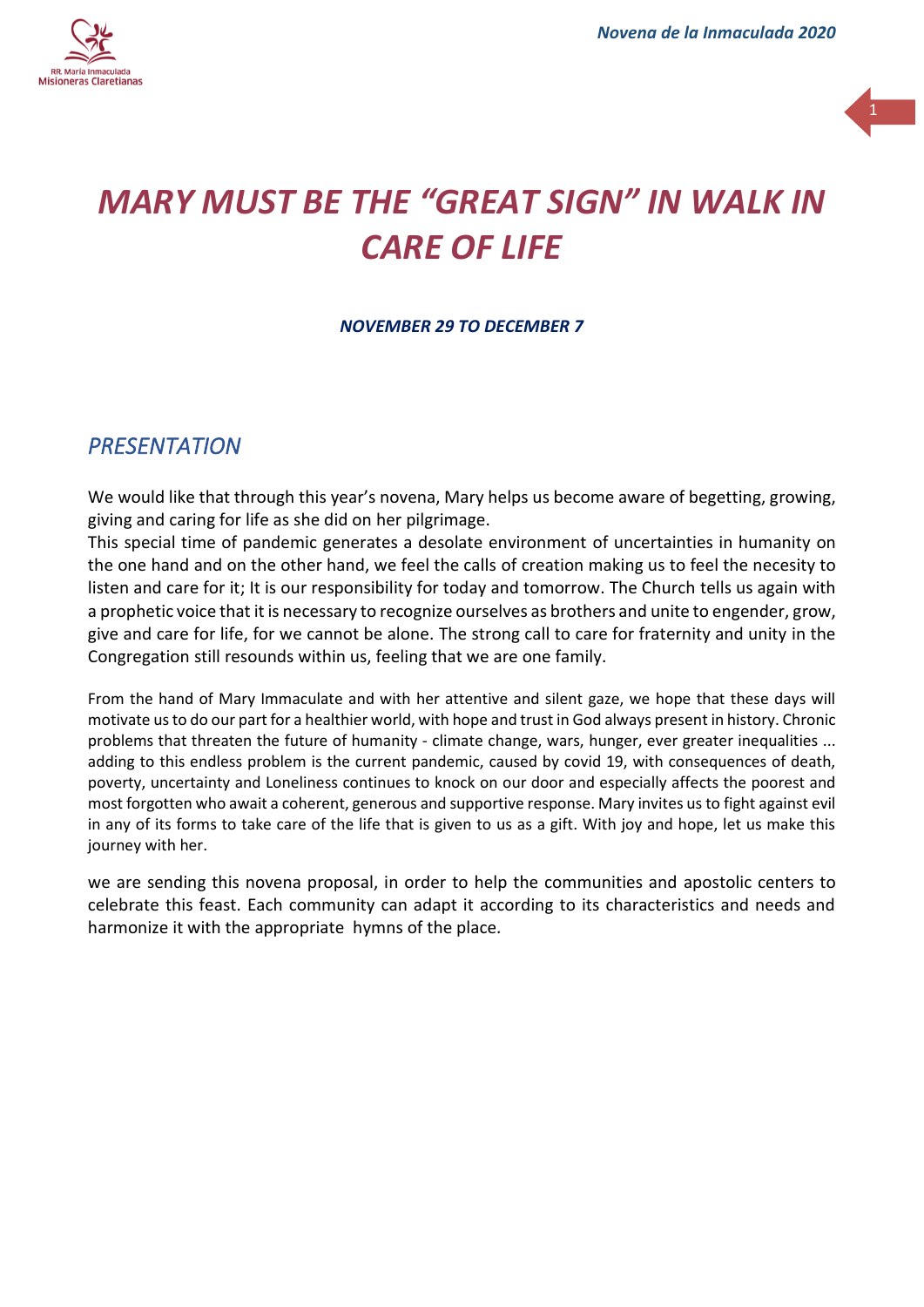



## *FIRST DAY: MARY SAYS YES TO LIFE*



2

*Symbol: each participant is notified previously to bring a sign or symbol that expresses their "YES" to life*

#### *Introduction:*

Mary in the house of Nazareth, living her daily life in the midst of her things, she certainly places herself in the total presence of God in an attitude of silence, listening and openness. To the words of the angel, she opens her trusting and generous heart to the Father's plan, with the firm hope of collaborating with Him: "let it be as you say, let it be as you promise." This Fiat, this timid and serene phrase has to be our daily response to what the Lord asks of us beyond our frailty. He wants to make us instruments of his plan and if we allow him we will share the joy that Mary experienced in sharing the saving action with God.

## *Le tus listen to the Word*

Before listening to the Word, let us become aware of this community time, of those who are near and far, let us come into contact with our being, let us savor the silence, as a time where God spoke to Mary, to Maria Antonia Paris and today to us inviting us to renew our response to his call to create life.

#### *Lk 1 26-38. Where ever possible, it can be done by two narrators (prepared before hand).*

*In the sixth month the angel Gabriel was sent by God to a town in Galilee called Nazareth, to a virgin betrothed to a man named Joseph, of the House of David; and the virgin's name was Mary. He went in and said to her, 'Rejoice, you who enjoy God's favour! The Lord is with you. She was deeply disturbed by these words and asked herself what this greeting could mean, but the angel said to her, 'Mary, do not be afraid; you have won God's favour. Look! You are to conceive in your womb and bear a son, and you must name him Jesus. He will be great and will be called Son of the Highest. The Lord God will give him the throne of his ancestor David; he will rule over the House of Jacob for ever and his reign will have no end. Mary said to the angel, 'But how can this come about, since I have no knowledge of man? The angel answered, 'The Holy Spirit will come upon you, and the power of the Most High will cover you with its shadow. And the child will be holy and will be called Son of God. And I tell you this too: your cousin Elizabeth also, in her old age, has conceived a son, and she whom people called barren is now in her sixth month, for nothing is impossible to God.' Mary said, 'You see before you the Lord's servant, let it happen to me as you have said.' And the angel left her."*

• *Silent meditation with background music*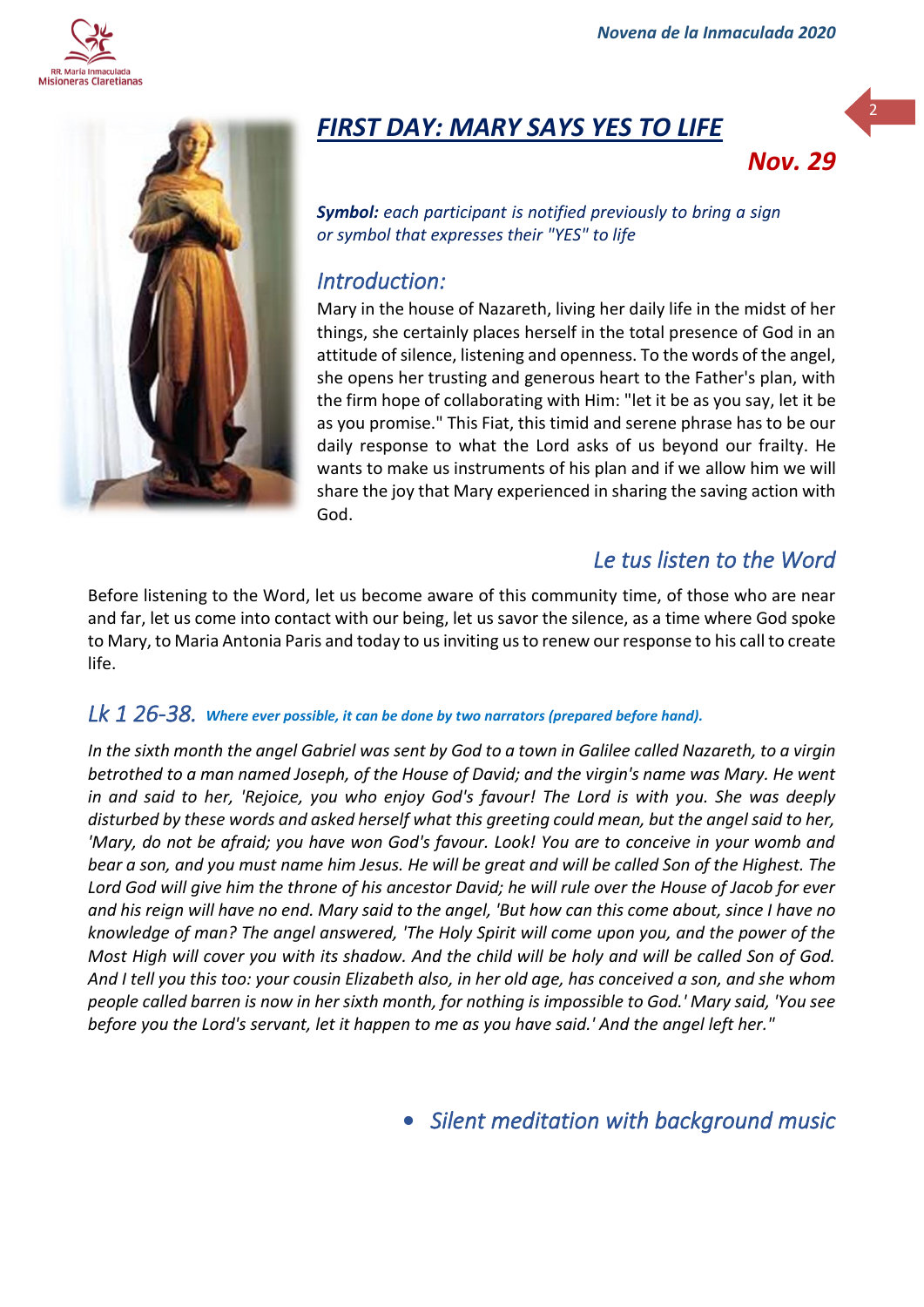



## *Psalm: We greet you Mary*

*1. All: we greet you Mary, because the Lord is with you; in your house, your street, your town, in your embrace, your bosom.*

#### 3. **All: we greet you Mary,**

because you asked what you didn't understand

–Even if it was a divine message–,

and you did not give a naive or a blind yes, but you dialogued and your own word.

#### *5.* **All: we greet you Mary,**

because you let yourself be guided by the Spirit and you remained in its shadow, both in darkness and in days of light, letting God be God and not giving up to be yourself*<sup>1</sup> .*

*2.* **All: we greet you Mary,**  because you were disturbed –Who wouldn't do before such news ?; quicker you regained peace and courage and you believed God in his Messenger. **4. All: we greet you Mary,**

because you conceived and gave birth the Son of God, the God with us, and you showed us how much life need to bear and care if we want to make God present on this earth.

## *Claretian Corner*

Our Claretian vocation is a gift to which we must respond day by day, living in a total availability to the will of the Father, joyfully committed to teach the Lord's holy law to every creature, in a lifestyle that is laborious, simple and poor.2

"My Lord and my God, if you do not tell me in what religious order you want me to enter so as to comply with your command, I do not know how this will be done." Because by all means I wanted to be a religious. "My God, perhaps do you want something new?" … I asked this question by the Divine inspiration because it pleased his Divine Majesty to be asked with simplicity,…, because in God there is nothing impossible, our Lord did not take it wrong, because it was asked not of our curiosity, much less of mistrust in the infinite power of God; it came from a heart determined to comply with the divine will, cost what it may. …that as soon as I know the will of God, there is nothing difficult to me, blessed be God for his goodness. Thus, our Lord told me with much pleasure: "Yes, my daughter, I want a new order, but not new in doctrine but new in practice." …3

### *Silent meditation*

<sup>&</sup>lt;sup>1</sup> cf. [https://www.feadulta.com/es/a-modo-de-salmos.html.](https://www.feadulta.com/es/a-modo-de-salmos.html)

<sup>2</sup> Const 75

 $3$  Aut. MP, 7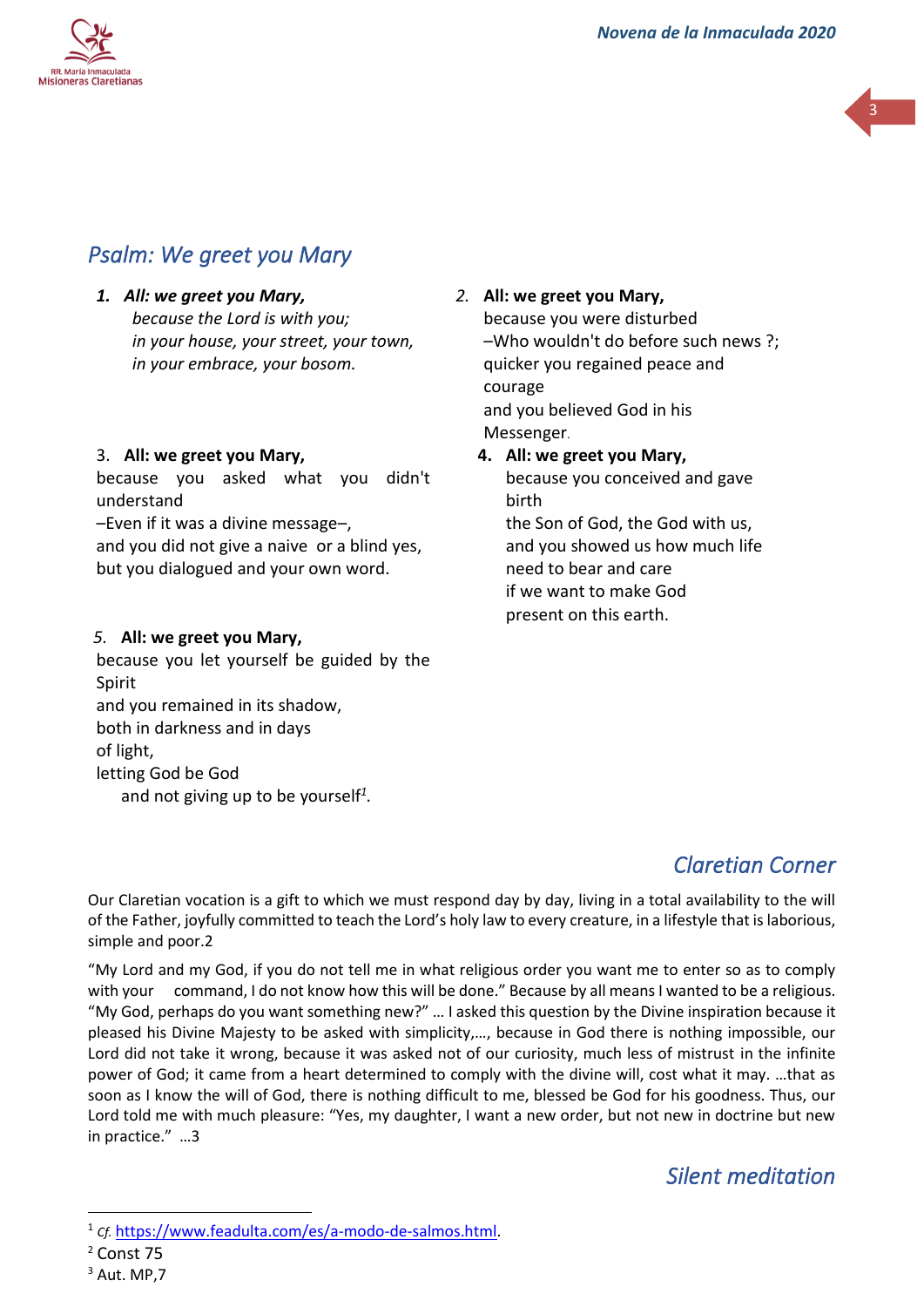

#### *Reflection….*

Let us contemplate in these two women an attitude of listening, of dialogue, and of a prompt, generous and trusting response to God's dream about them for a salvific response to the needs of humanity, generating desires to develop life, something new that becomes light, hope, joy ... Like them, God also has his dream about us today to respond to the reality of our time. Are you letting God realize it in you? how is your availability?

<sup>4</sup>

#### *Community resonances: echoes, intercessions…*

• *Hymn: Magníficat* 

#### *Final prayer:*

*Lord God, as we pray of your call to Mary and María Antonia París, and of their generous response, giving everything to make room for the emerging new life, strengthen us today, to give our " YES "generous in the service of all life that germinates in humanity and creation. Through Jesus Christ Our Lord. Amen*

### *Final Hymn:*



# *SECOND DAY: SEGUNDO DIA: MARY SETS ON THE WAY TO CARE FOR LIFE*

## *Nov. 30*

*(Before hand prepare a place with paper and pencils. Upon entering, participants are invited to take this material)*

### *Introduction:*

With Mary today we review our attitude of going forth, of having light luggage to listen to the pain of humanity, the cries of creation and letting ourselves carried away by the Spirit of God whom we need most today. It is a time to close our eyes, breathe deeply, listen to our heart beats and in it we meet the living God in our daily lives ... in places, people, situations that need a embrace, support, word, gesture company. ...

*With background music: invite to write names of people, places or situations that today cry out for help, solidarity, compassion, inclusion, fraternity, love, peace ... and slowly they can place it near Mary.* 

*Hymn…*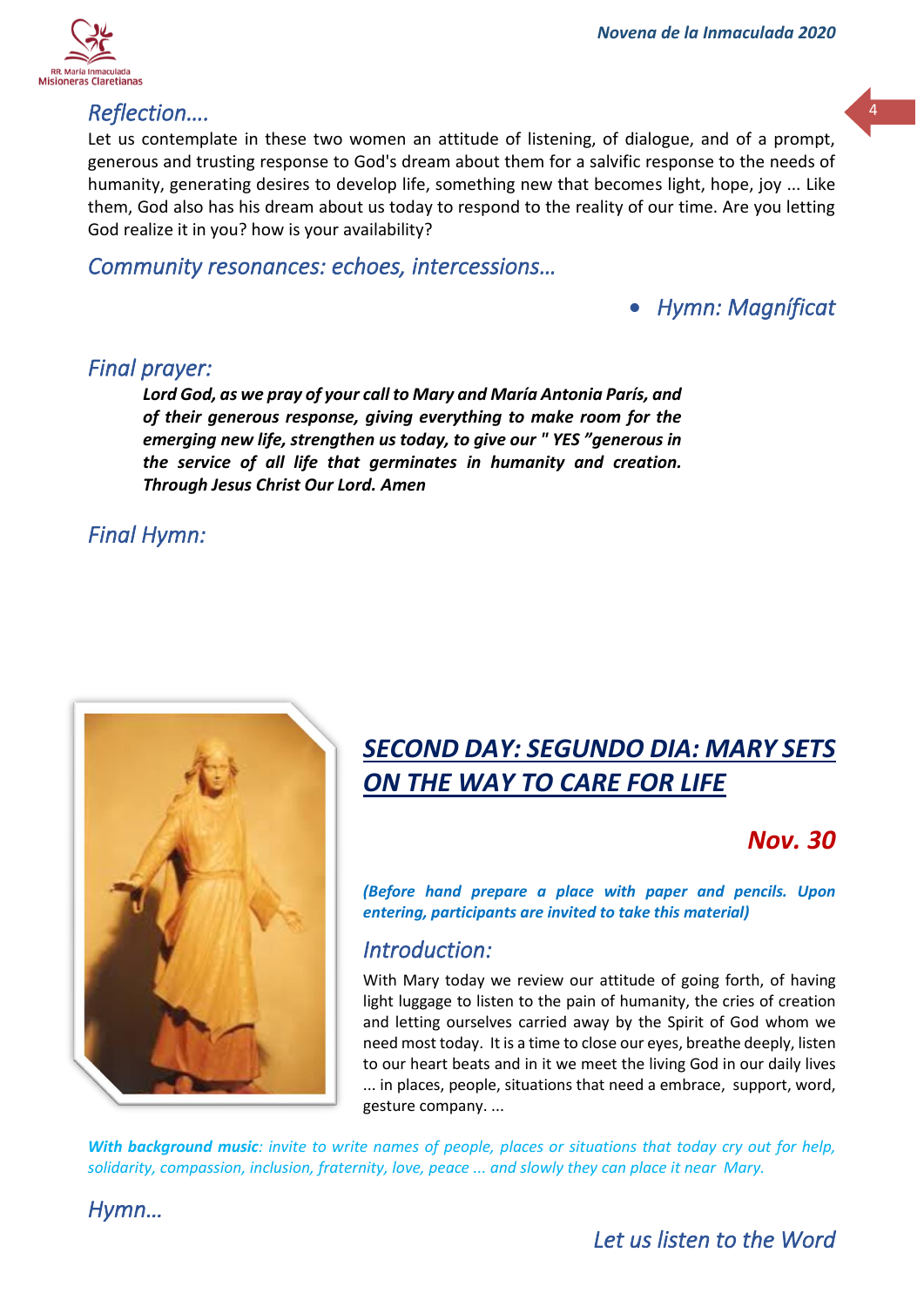

This text invites us to contemplate Mary in the attitude of listening and readiness to put herself at the service of life accompanying her cousin Elizabeth. Mary comes out of herself and takes risks, decides to be the hands and voice of God for her cousin Elizabeth. María Antonia París also tells us that by discovering God's will, his wish, no difficulty stops her to put herself in an attitude of going forth and taking all risks, making it possible so that God acts in and through her to restore the face of the Church.

## *Lk. 1, 39-44.*

*Mary set out at that time and went as quickly as she could into the hill country to a town in Judah. She went into Zechariah's house and greeted Elizabeth. Now it happened that as soon as Elizabeth heard Mary's greeting, the child leapt in her womb and Elizabeth was filled with the Holy Spirit. She gave a loud cry and said, 'Of all women you are the most blessed, and blessed is the fruit of your womb. Why should I be honoured with a visit from the mother of my Lord? Look, the moment your greeting reached my ears, the child in my womb leapt for joy."*

### *Silent meditation*

### *Psalm 34*

5

#### *Ant. Let the poor hear and rejoice.*

- 1. I will bless the LORD at all times; his praise shall continually be in my mouth. My soul makes its boast in the LORD; let the humble hear and be glad*.*
- 3. Look to him, and be radiant;

so your faces shall never be ashamed. This poor soul cried, and was heard by the LORD, and was saved from every trouble.

5. I will bless the LORD at all times; his praise shall continually be in my mouth. My soul makes its boast in the LORD; let the humble hear and be glad*.*

- 2. O magnify the LORD with me, and let us exalt his name together. I sought the LORD, and he answered me, and delivered me from all my fears.
- 4. The angel of the LORD encamps around those who fear him, and delivers them.
	- O taste and see that the LORD is good; happy are those who take refuge in him.

## *Claretian corner*

So, we ought to sail as soon as possible… On the "Teresa Cubana" whose captain was for him, totally trustworthy and he would bring us with much care. I received this letter as an express call of God because, since His Divine Majesty had assured me that this holy man would give me a hand to found the first house of the order, I did not harbour the least doubt that this New World was the place where God our Lord had determined to start His work. In spite of the many difficulties of a travel so frightful for a woman, nothing intimidated me always trusting in the all-powerful grace of God to whom everything is subject, the earth as well as the sea. … So, all my doubts being banished, and I myself certified of the Divine will, I did not think of anything, but to plan for the long trip.4

### *Silent meditation*

*Let us ask if we are responding to ecclesial and congregational call today, "to open doors and windows, to be going forth". What steps are we taking at the personal, community and apostolic centers?*

<sup>4</sup> Cf Aut. MP,127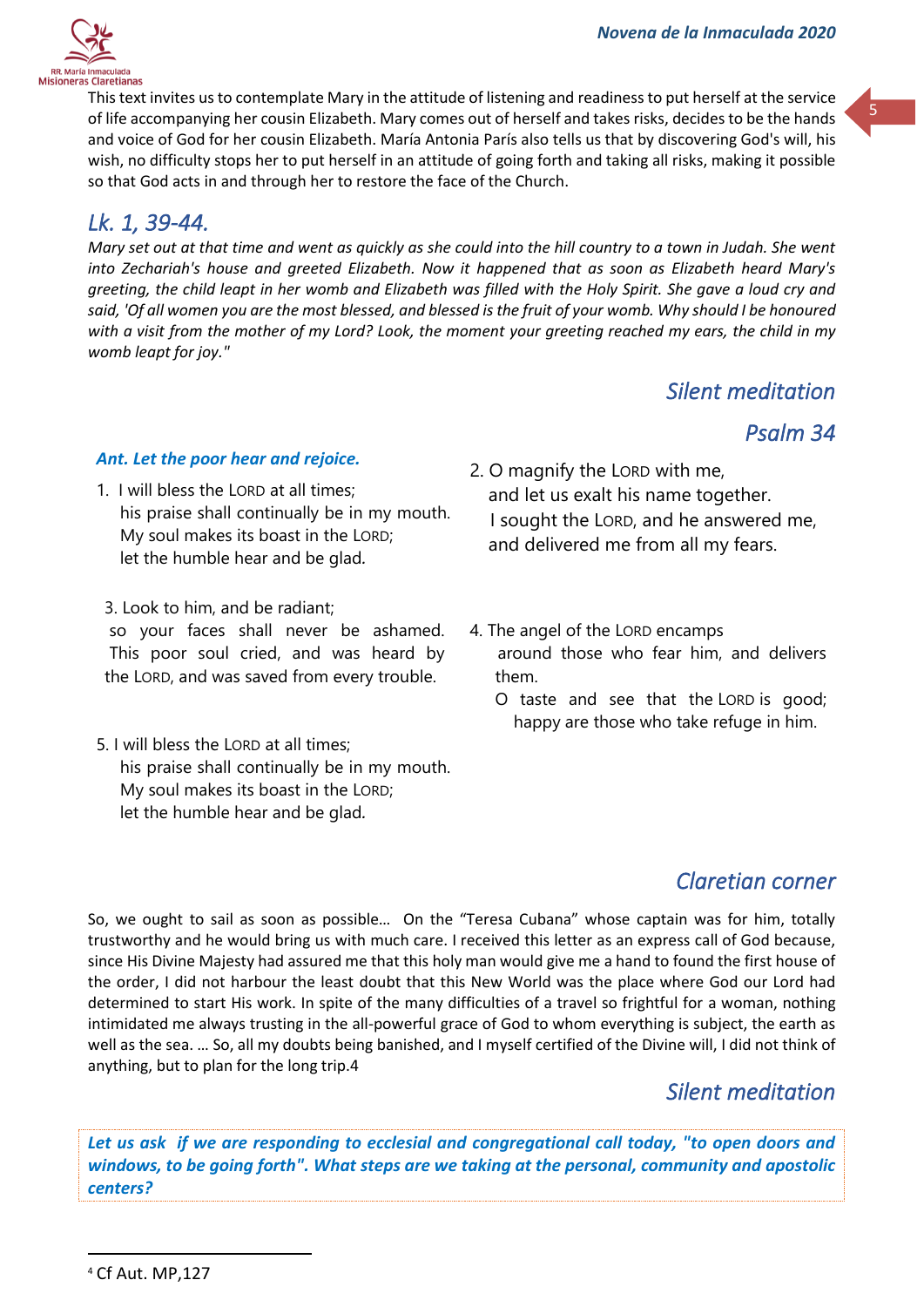#### *Community resonances: forgiveness and thanksgiving*

*Forgiveneass: Invite the participants to ask for forgiveness for the times that we have not taken steps or we do not allow others to move forward out of fear or false prudence... we can gather all these petitions of forgiveness, praying together " Our Father".* 

*Thanksgiving*: *for small steps taken*

### *Hymn: Magníficat*

#### *Final Prayer:*

*Mary, God has looked at you with mercy and you overflowed with joy and ardour to proclaim the beauty of God's love. You went on the road, make us go in apostolic March! May we never hold back the desire to announce the Good News due to our limitations*

*You showed us that the humble and simple are privileged by God; that the hungry and beggars will sit at the banquet of the Kingdom, if we are in the crossroads to welcome them and accompany them, this will be the place of encounter with Jesus.*

*Final Hymn* 



# *THIRD DAY: MARY CARES AND SURRENDERS LIFE*

## *Dec. 1*

### *Introduction:*

Preferential love is shown to those in greatest need; it undergirds everything we do on their behalf. Only a gaze transformed by charity can enable the dignity of others to be recognised and, as a consequence, the poor to be acknowledged and valued in their dignity, respected in their identity and culture, and thus truly integrated into society. That gaze is at the heart of the authentic spirit of politics.<sup>6</sup> Let us ask Mary, the first among the poor, that the Sacrifices born of love leads us to committed actions for life.

### *Hymn*

## *Let us listen to the Word*

*We suggest t oread the text twice. The first time read narrative way: narrator, angels, shepherds ... Assume the roles: Mary, Joseph, the newborn child, shepherds, angels. In an atmosphere of silence, placing oneself*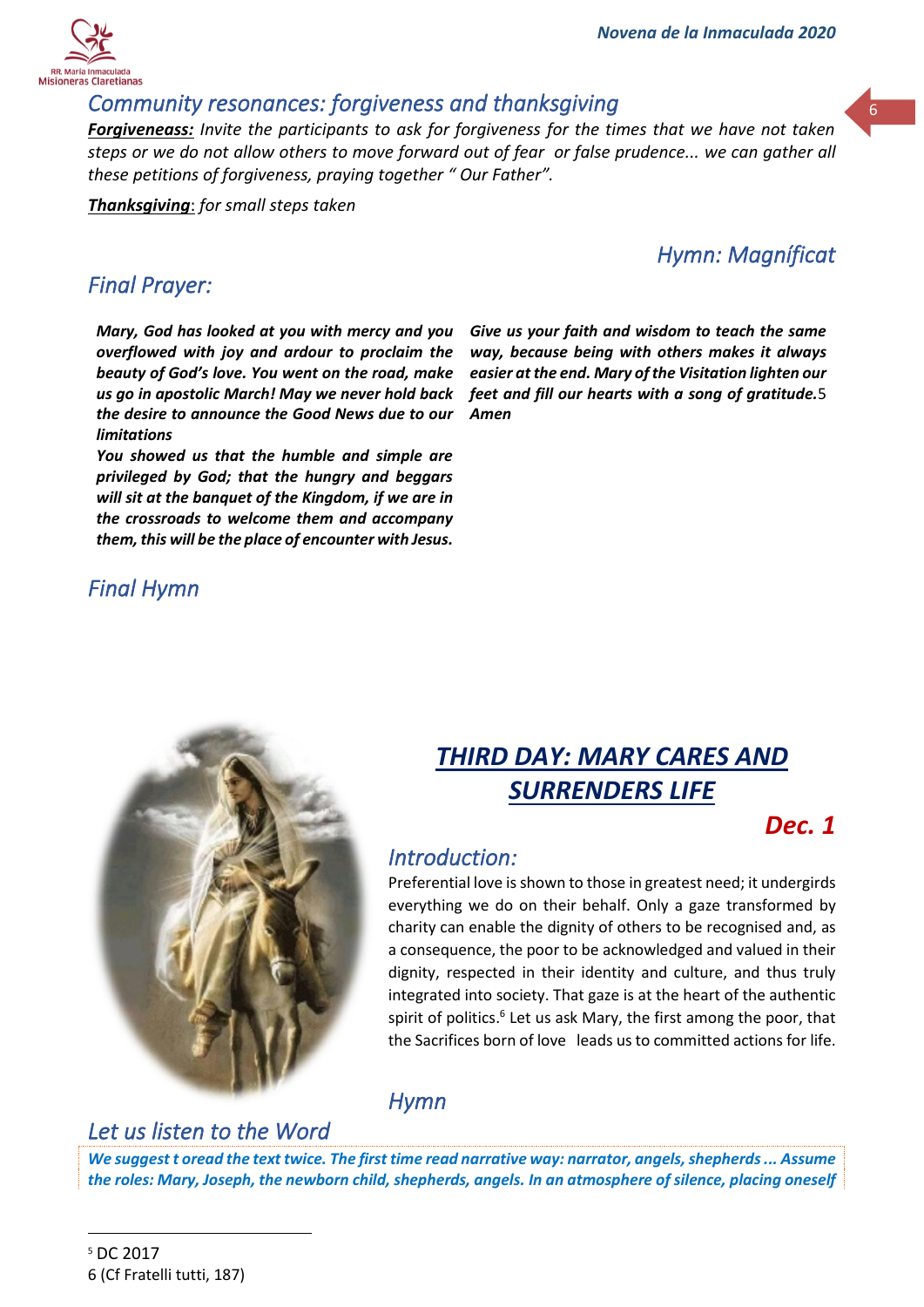7



*in the place of the characters. The second one, slow reading and then invite to internalize this Word and then do an echo.*

In this time of silence and encounter, let us imagine the sleeplessness, the feelings, emotions, perhaps found… the agitation of a couple at the moment their chil's birth, above all of a poor couple or a single mother…. What goes through our mind and heart… let us visualize this image for a few seconds…. I wonder how God cares for these his children? I prepare myself to listen very carefully to the Word that reveals God who became one of us.

## *Lk 2, 1-19*

*"Now it happened that at this time Caesar Augustus issued a decree that a census should be made of the whole inhabited world. ... took place while Quirinius was governor of Syria, and everyone went to be registered, each to his own town. So Joseph set out from the town of Nazareth in Galilee for Judaea, to David's town called Bethlehem, since he was of David's House and line, in order to be registered together with Mary, his betrothed, who was with child. Now it happened that, while they were there, the time came for her tohave her child, and she gave birth to a son, her first-born. She wrapped him in swaddling clothes and laid him in a manger because there was no room for them in the living-space. In the countryside close by there were shepherds out in the fields keeping guard over their sheep during the watches of the night. An angel of the Lord stood over them and the glory of the Lord shone round them. They were terrified, but the angel said, 'Do not be afraid. Look, I bring you news of great joy, a joy to be shared by the whole people. Today in the town of David a Saviour has been born to you; he is Christ the Lord. And here is a sign for you: you will find a baby wrapped in swaddling clothes and lying in a manger.' And all at once with the angel there was a great throng of the hosts of heaven, praising God with the words: Glory to God in the highest heaven, and on earth peace for those he favours. Now it happened that when the angels had gone from them into heaven, the shepherds said to one another, 'Let us go to Bethlehem and see this event which the Lord has made known to us.' So they hurried away and found Mary and Joseph, and the baby lying in the manger. When they saw the child, they repeated what they had been told about him, and everyone who heard it was astonished at what the shepherds said to them. As for Mary, she treasured all these things and pondered them in her heart."*

**After the second time of the Reading, silence and echo as suggested above.**

## *PSALM: GOD BECAME BROTHER AND SON*

*The Word became flesh, sensible and tender, warm and near, dear, God fond, God man, Son and brother, free and palpable. There was caress and grace, cry and weeping, laughter and dialogue, sonorous silence, babbling of a child, echo of those who have no voice, good news, joyful song, liberating touch ... And it humanized us! <sup>7</sup> YES*

#### *Claretian corner:*

*In the Cave of Bethlehem she discovers all the tenderness of a God who humbles himself to the utmost nearness. "… Love has torn God himself from heaven! The love of a God made man has taught us his prompt observance. he gives us the first lesson from the cave of Bethlehem of his infant vulnerability. Oh, if we learn from this master cave, what a perfect disciples we would be! In this holy and most happy cave, describes us of this Child God... this stunned God ... keeping his most holy law"* .8

*Ah! All God made man deigns to come down from heaven to teach us the fulfillment of his most holy Law by word and deed so that no one would excuse himself from fulfilling it. In what costume does this great Lord, to whom belong heaven and earth appear, to teach us the keeping of the Divine Commandments? I do not see more in the holy cave! Happy cave! What extreme poverty and a* 

<sup>7</sup> CF. https://recursos.catequesisdegalicia.com/pluginfile.php/585/mod\_resource/content/1/Navidad-B-2- Vivamos un tiempo nuevo.pdf

<sup>8</sup> Cf. Aut. MP, PR.66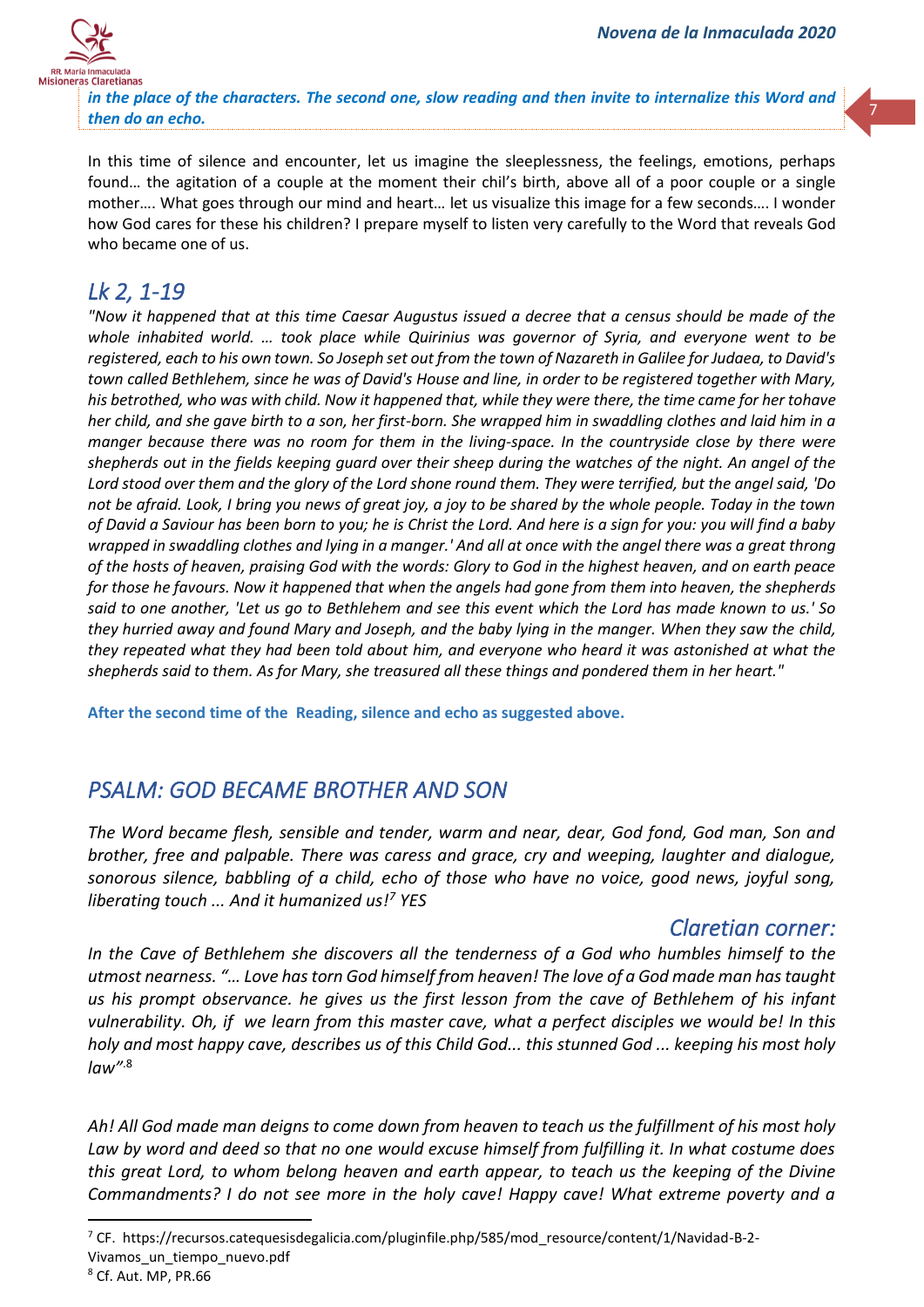



*wonder of humility But as if humility could not walk without poverty… Oh poverty of my God! Oh in greed of mortals, to satisfy your greed, you have placed the Divine Commandments under your feet! See, then, the children of this new Order with how much love you must kiss the book of the holy Gospels, ... and the great love they must have for holy Poverty because they see that Our Divine Master places it as the foundation of the evangelical life. " 9*.

#### *Hymn*

### *Reflection*

*Effective love is a reality from "Social love", only in this way it is possible to advance towards a civilization of love, to which all of us can feel called. Charity, with its impulse to universality, is capable of building a new world. No mere sentiment, it is the best means of discovering effective*  paths of development for everyone. Social love is a "force capable of inspiring new ways of *approaching the problems of today's world, of profoundly renewing structures, social organizations and legal systems from within»10. As proclaimers of the Gospel, what does it reveal to us? With what concrete actions are we making love effective?*

## *Resonances from community (sharing)*

## *Concluding prayer*

*You come into our world and you invite us to open the door of our heart to all men. You have told us that it is you who comes when someone knocks on our door. Lord: may we know to listen your voice, that voice that comes to us through our brothers. May we open the door to welcome You, and in You all: men and women. Amen 11*

<sup>9</sup> *Cf. Aut. MP, PR 67*

<sup>10</sup> Cf. Fratelli tutti 183.

<sup>11</sup> https://pastoralsj.org/recursos/oraciones/153-abre-tu-puerta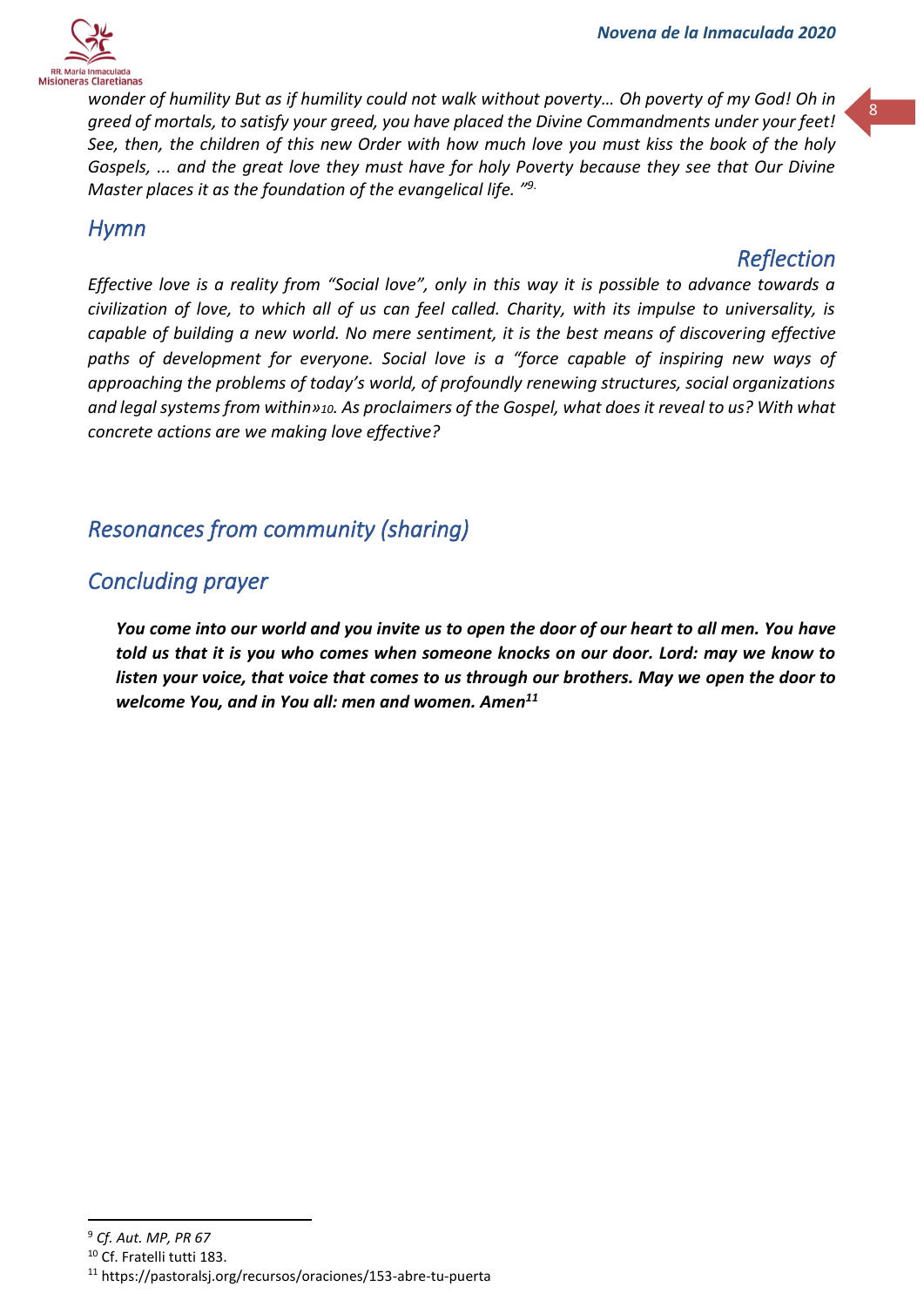



# *FOURTH DAY: MARY THE MIGRANT, DEFENDING LIFE*

## *Dec. 2*

9

#### *Suggestion*

*If there is a possiblity invite a migrant or someonw who is connected,for a sharing of experience. Set an environment of silence and contemplative listening to the sharing of the person ... getting in tune with him / her.*

*May the Holy Family of Nazareth help us to understand and seek attitudes of welcoming and listen to those who live as migrants.*

#### *Introduction*

Today we are invited to reflect, on a scene that is a bit strange but very much present in our world: migration. It is an experience that is

not alien to anyone, it invites us to open our hearts and maintain attitudes of love to discover that we are all in need of help. Let us be moved by the experience of the Nazareth family migrating to Egypt, to save their lives from violence which millions of migrants continue to live today.

#### *Hymn*

### *Let us listen to the Word:*

The gospel introduces us to Joseph who makes quick decisions, for sure Mary as well is committed to protect life and they cross the desert with readiness, trust and surety in God. Let's enter the scene and contemplate God who is fleeing, migrating, not alone, but as a family.

#### *Matthew 2: 13-15*

*After they had left, suddenly the angel of the Lord appeared to Joseph in a dream and said, 'Get up, take the child and his mother with you, and escape into Egypt, and stay there until I tell you, because Herod intends to search for the child and do away with him.' So Joseph got up and, taking the child and his mother with him, left that night for Egypt, where he stayed until Herod was dead. This was to fulfil what the Lord had spoken through the prophet: I called my son out of Egypt.*

*Silent meditation with background music* 

## *Witnessing experience of migrant*

*One person asks… Would you tell us about what it meant for you to leave your land, your place of origin, family, etc.* 

#### For reflection **(in case you do not have the testimony):**

Jesus wanted to be part of a family that experienced these difficulties, so that no one feels excluded from the loving closeness of God. The flight to Egypt caused by Herod's threats shows us that God is present where man is in danger, where man suffers, where man flees, where he experiences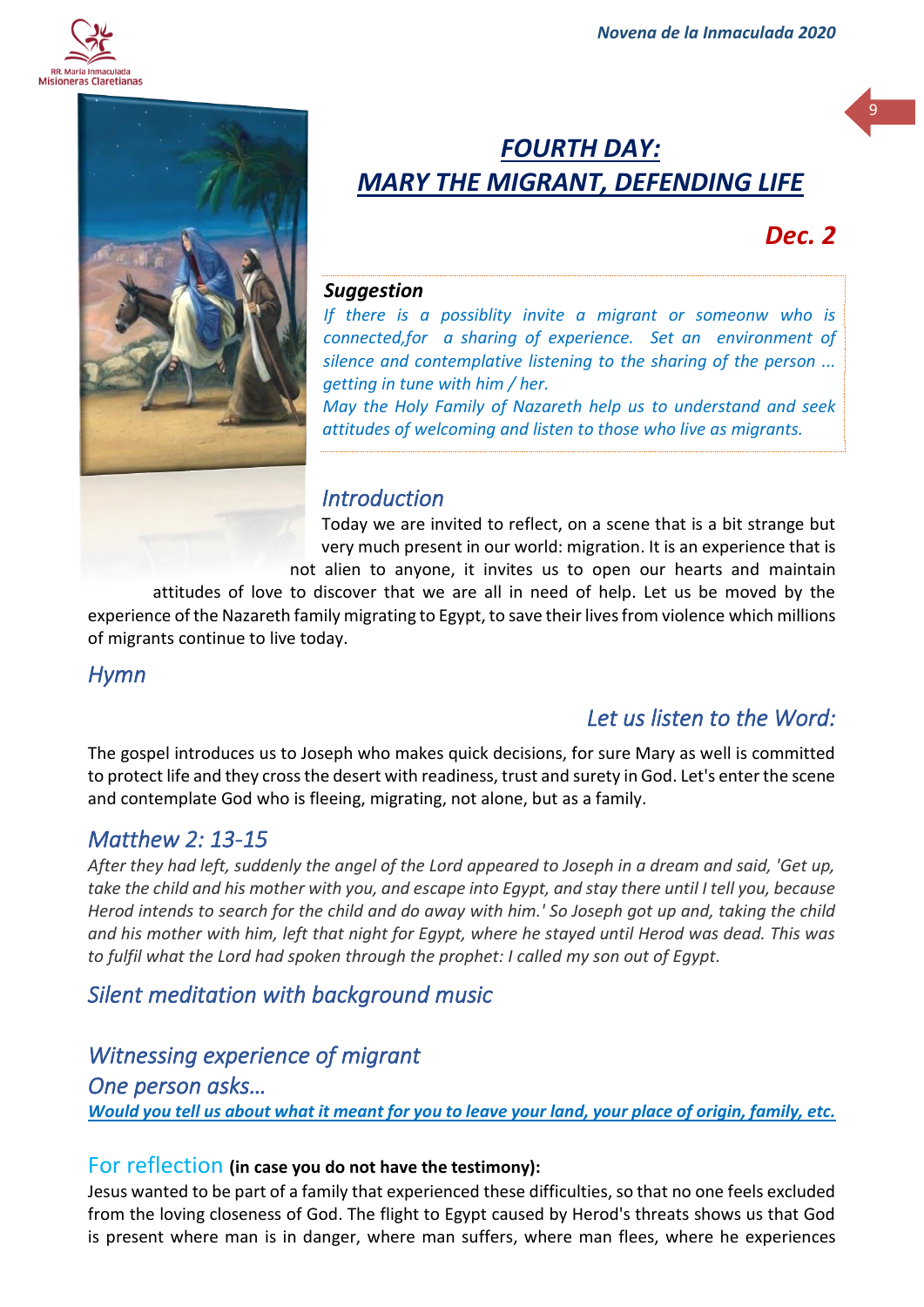

rejection and abandonment; But God is also there where man dreams, hopes to return to his homeland in freedom, projects and chooses in favor of life and of his the dignity and his relatives.

#### *ANT: in your hands i place my life*

*1. You are my refuge In you, Lord, I seek refuge, do not let me be ever be putt o shame ,* in your righteousness deliver me.

*2. You deliver me from the storms, you defend me in the fight, you guide me in the shadows, you conducts my life*

- *3.* **I will exult and rejoice** in your steadfast love, because you have seen my affliction; you have taken heed of my adversities, and have not delivered me into the hand of the enemy; you have set my feet in a broad place.
- *4. When I am in distress and* my eye wastes away from grief*, my throat and my bowels… Lord, in you i trust when I lose my strength: I say to myself: "You are my God".<sup>12</sup>*

#### *Claretian corner*

Bishop Claret not only preaches and hears confessions, but contacts with the hearts of immigrants and understands their suffering and needs. He admits in a letter, "In this [Paris] foreigners need protection, or else they despair, they commit suicide (I was horrified when I read the other day, that 1,200 people commit suicide in Paris per year) "… He wrote in a letter:" God our Lord wanted to use me to found conferences of the Holy family, Jesus, Joseph and Mary in order to help Spaniards of spain or America, men, women and children, who come here [Paris]... "One gentlemen and another women, whose purpose is to shelter, protect, give collation to as many Spaniards as they present themselves… In my last spiritual conference or sermon to them, I explained of the plan of the collection, that we would pay the expenses of the church, and the left over fund will be used to start the conferences of the Holy Family . A considerable sum was collected, and indeed it has been." 13 Nothing really scares a "follower of Jesus" that is how Father Claret expresses it not only with Words but with his life. And in the light of the Word he illuminates what happens in his life and becomes sensitive to human suffering, better say a Samaritan whose sense is open to feel the pain of the brother, be horrified and make decisions.

Today we let ourselves be horrified like Claret at this drama that has become a daily bread? What can we do as a community or apostolic center in the face of this inhuman drama?

#### *Silent meditation*

#### *Community resonances (sharing)*

*Share the feelings, echoes and commitments that helps to sensitize us to this evil, let us be horrified - touch the heart.*

#### *Concluding prayer:*

Father, you entrusted to St. Joseph your most valuable thing: the Child Jesus and his mother, to protect them from the dangers and threats of the wicked.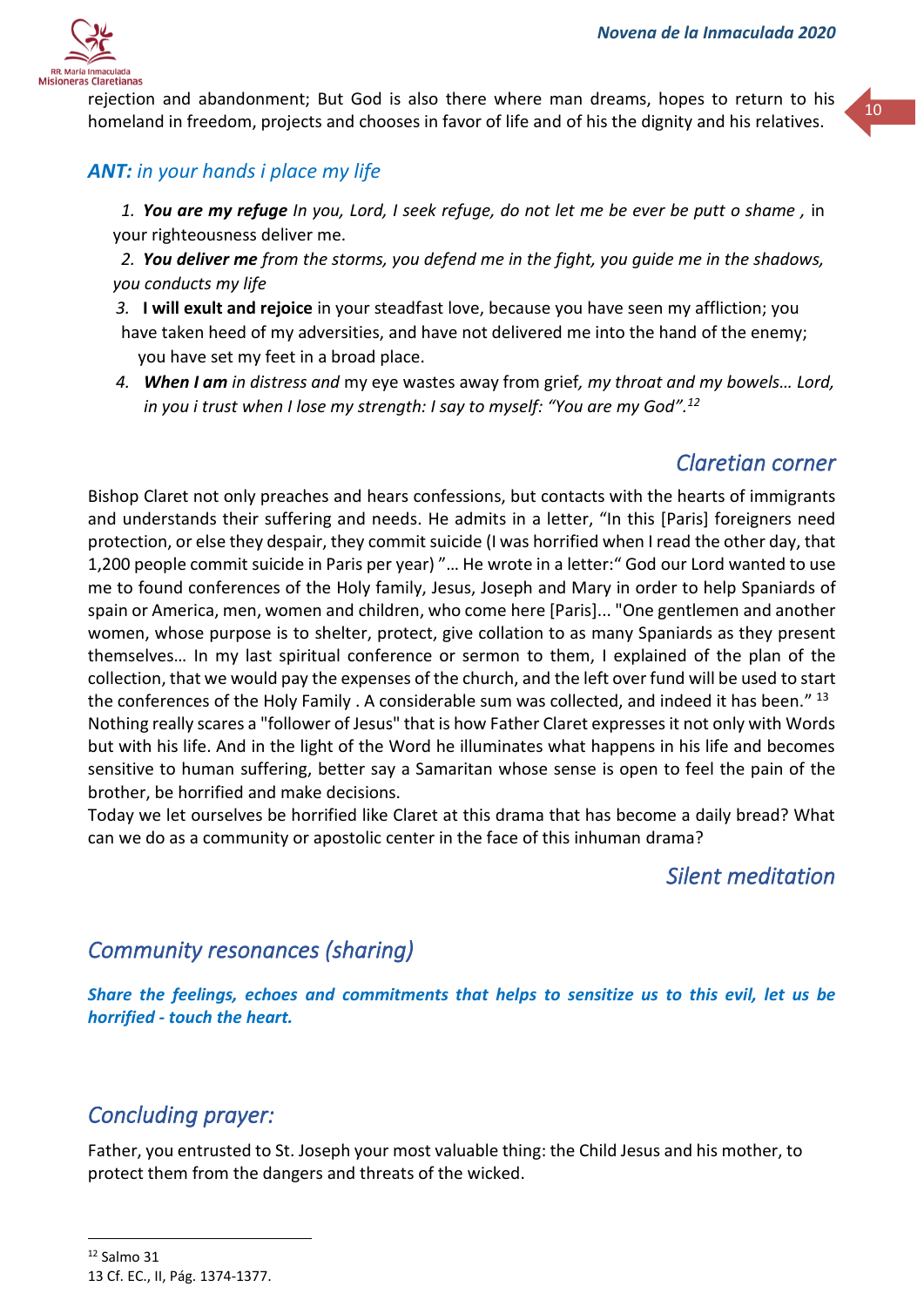

Grant us the experience his protection and help. He, who suffered the suffering of those who flee because of the hatred of the powerful, may he be able to console and protect all the brothers and sisters who abandon their home and their land, to set out, as refugees, to safer places due to wars, poverty and necessity.

through his intercession, Help them to have strength to move on, consolation in sadness, courage in trial.

Give to those persons who welcome them, a little of the tenderness of this just and wise father, who loved Jesus as a true son and sustained Mary along the way.

He, who earned his bread with his work, can provide them what life has taken away, and give them the dignity of a job and the serenity of a home.

We ask this through Jesus Christ, your Son, who St. Joseph saved by fleeing to Egypt, and through the intercession of the Virgin Mary, whom he loved as a faithful spouse according to your will. Amén.14



# *FIFTH DAY: MARY GIVES MEANING TO LIFE*

## *Dec. 3*

### *Introduction:*

To be human is to recognize that we are made to relate, to live and celebrate with others, but for this it is necessary to feel that we abide in a sacred place, stripping of ourselves to be able to understand the other of what he is. On this day, let us participate in the wedding of Cana with Mary and observe how she does. Let us ask her to help us to be sensitive, attentive as she was.

*Hymn* 

### *Let us listen to the Word*

Let us prepare our hearts attentively to meet Mary. we go to the wedding in Cana with Mary and learn how to be attentive to others.

*John 2: 1-5* 

<sup>&</sup>lt;sup>14</sup> mensaje para la 106 Jornada Mundial del Migrante y del Refugiado (27 de septiembre de 2020), el papa Francisco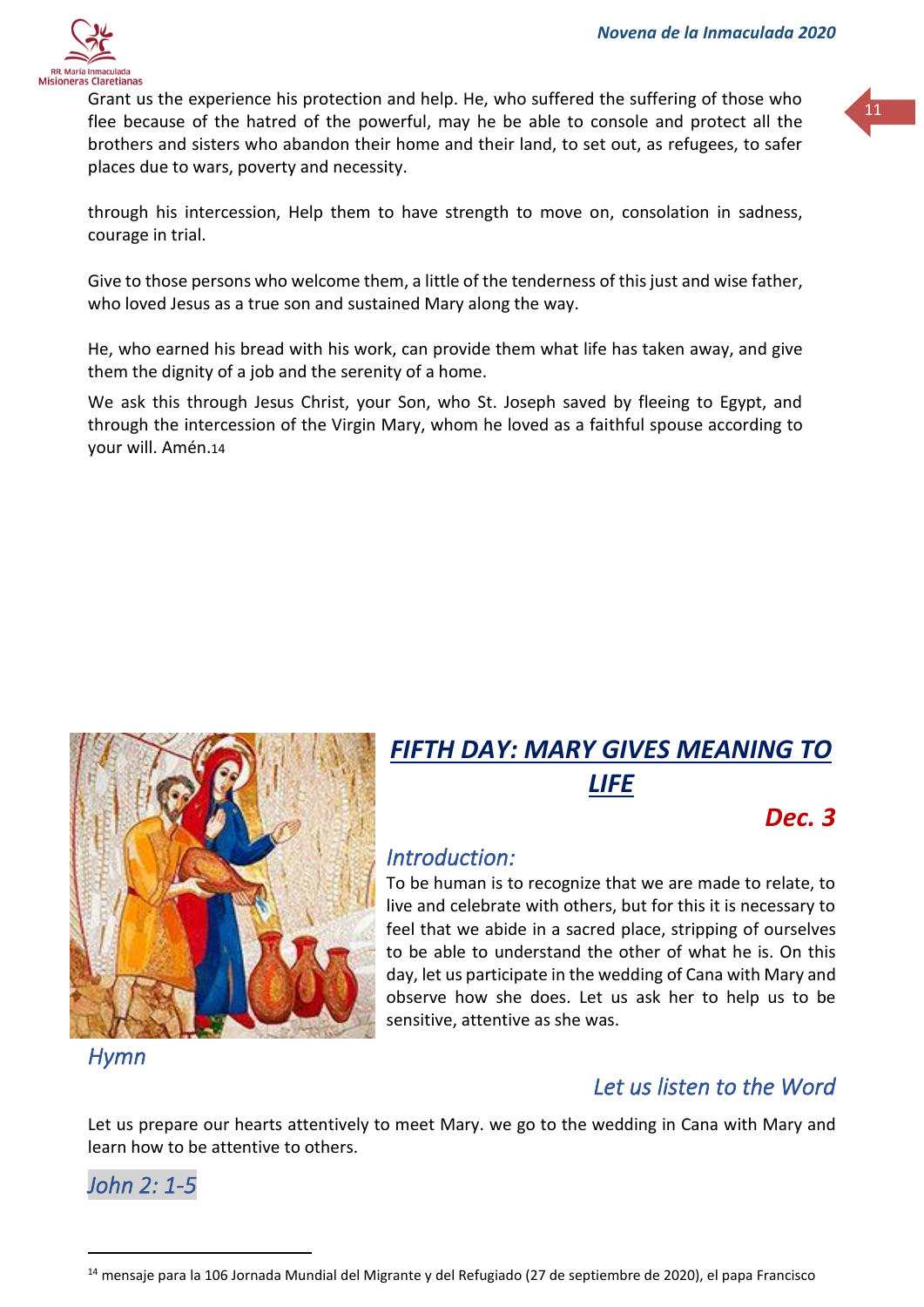

<sup>"</sup> Jesus and his disciples had also been invited. And they ran out of wine, since the wine provided for **the state** *the feast had all been used, and the mother of Jesus said to him, 'They have no wine.' 4.Jesus said, 'Woman, what do you want from me? My hour has not come yet.' His mother said to the servants, 'Do whatever he tells you.*

## *Silencio meditativo*

Mary has learned to be a disciple and a missionary, she knows how to feel the need of others, she comes out of herself and feels with the other. She becomes sensitive to the needs, pain, and suffering of those around her, but she also does it with prudence and delicacy. And then she goes further, she asks not for her, not for her comfort, not to show off herself as the mother of Jesus… she asks for others. What does this attitude of Mary teach us today? Do we want to take the risk like her of being possibly told no?

#### *Ant. ¡Do what he tells you!*

*1. For our most wanted meetings where we celebrate what you give us; for fraternal encounters where you make our love grow, we have no wine.*

2. For protest rally asking for peace, work and justice; for the feast of human commitment where we celebrate victories and failures, we have no wine.

*5. And that's why we walk sad and timid, without grace and with illusion turned off. We lack shared joy although jugs and jars abound. We have no wine! 15*

*3. For the solidarity embrace with immigrants who claim the most elementary rights; for our everyday celebrations simple, intimate, dear, we have no wine.*

4. **For** the alliance of all civilizations, from the rich world to the poor world; for the weddings of your sons and daughters who recreates your project of joy and life, we have no wine.

## *Clharismatic corner*

### *For the proclamation of the Gospel*

*Today, We need to discover the boldness of Claret and Paris, as they did in their time that this proclamation of the Gospel reaches to our brothers who are in need of the Gospel.*

*The proclamation of the Gospel should always take place:*

- *In an attitude of listening, dialogue and acceptance, to realize the needs of our brothers and sisters, the men and women of today, and to seek together the paths of the Gospel.*
- *Respond to people who seek the meaning of their lives, to help them find true and full happiness, their freedom and dignity as person.*
- Have a positive attitude to approach a multitude of areas, in which there are people who *effectively aspire to change society; collaborate with them in the search for new channels of thought and action, with warmth, love and close personal relationships.*

<sup>15</sup> Cf. https://www.feadulta.com/es/buscadoravanzado/item/7220-no-tenemos-vino.html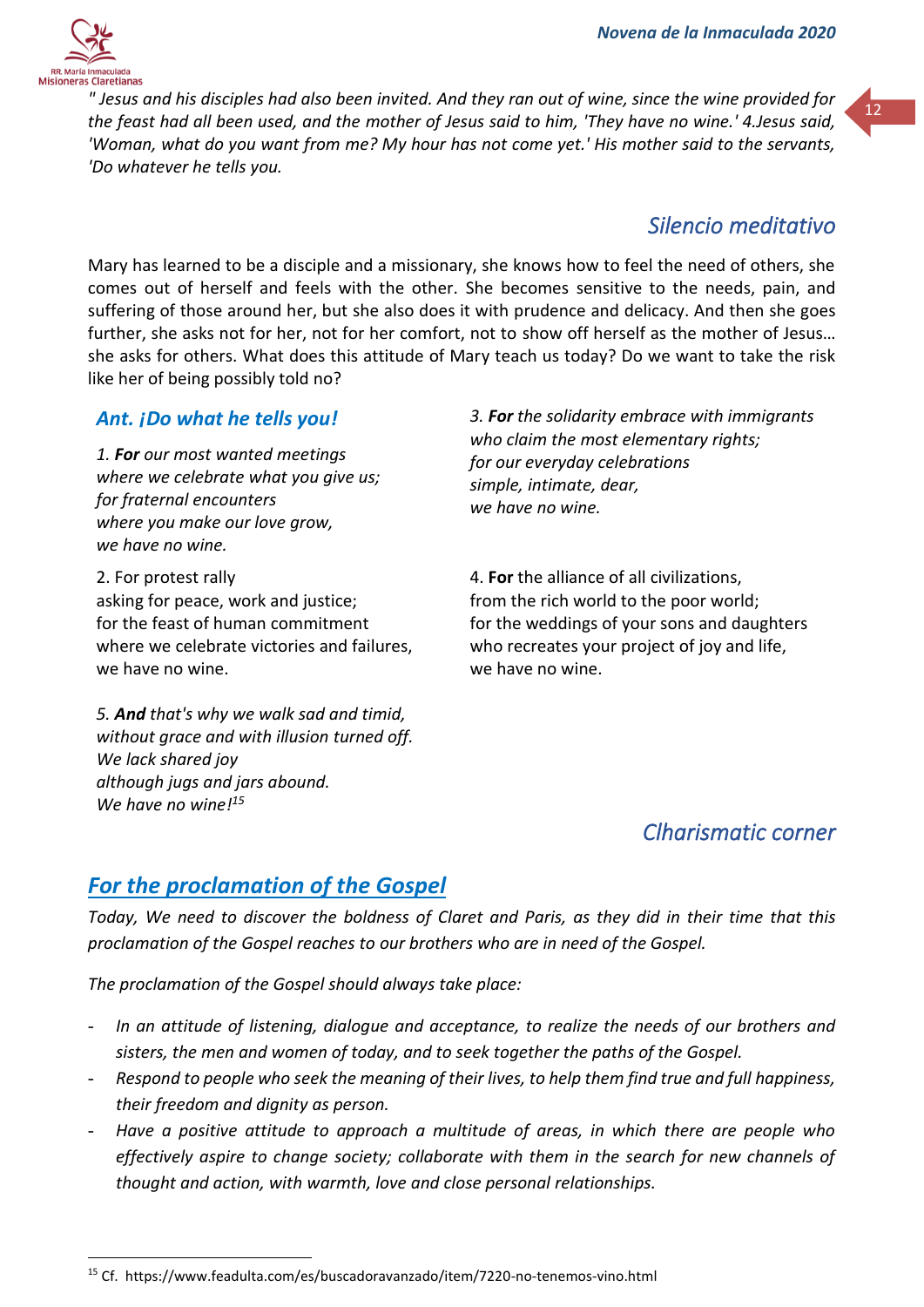

- Propose the Gospel values to those who have not stopped to think about another way of **13** *understanding life, outside the chaotic prevailing rhythm.*
- *Reflecting the living God who dwells and challenges us and fosters the search and experience of God, the contemplative attitude.*
- Promote a more human spirituality, a commitment to human beings, based on the joy and hope that Good News of Jesus brings.<sup>16</sup>

## *Question for the community sharing:*

**What do Paris and Claret suggest us today on this never-ending journey of returning to the Church the merciful face of Christ?**

### *Concluding prayer:*

*We make the prayer together: Each participant can highlight a word that resonates One who anmates can begin by saying we offer you with a grateful attitude the call to…. Give meaning to life, ...etc.*

*In the end we gather all that is expressed and what remains in the heart with the following song*

## *Final hymn*



# *Sixth day: MARY THE MISSIONARY-LISTENS AND ENLIVENS THE WORD*

## *Dec. 4*

## *Introduction*

We can start by listening to each other, answering the following question (or another according to the environment where the prayer takes place) How to take care of human life and all of creation? After having listened to each other, we can ask ourselves and how do I take care

of my life, that of my family, that of my environment? Let us close our eyes and become aware that we are the family of God invited to listen and put his Word into practice as Mary did. Let us ask through her for the ability to listen and help others so that his life has meaning.

<sup>16</sup> Autores Varios, *Ser Claretiana para el mundo de hoy, Nuestra identidad y pertenencia carismática*, Madrid 2011.Pag.224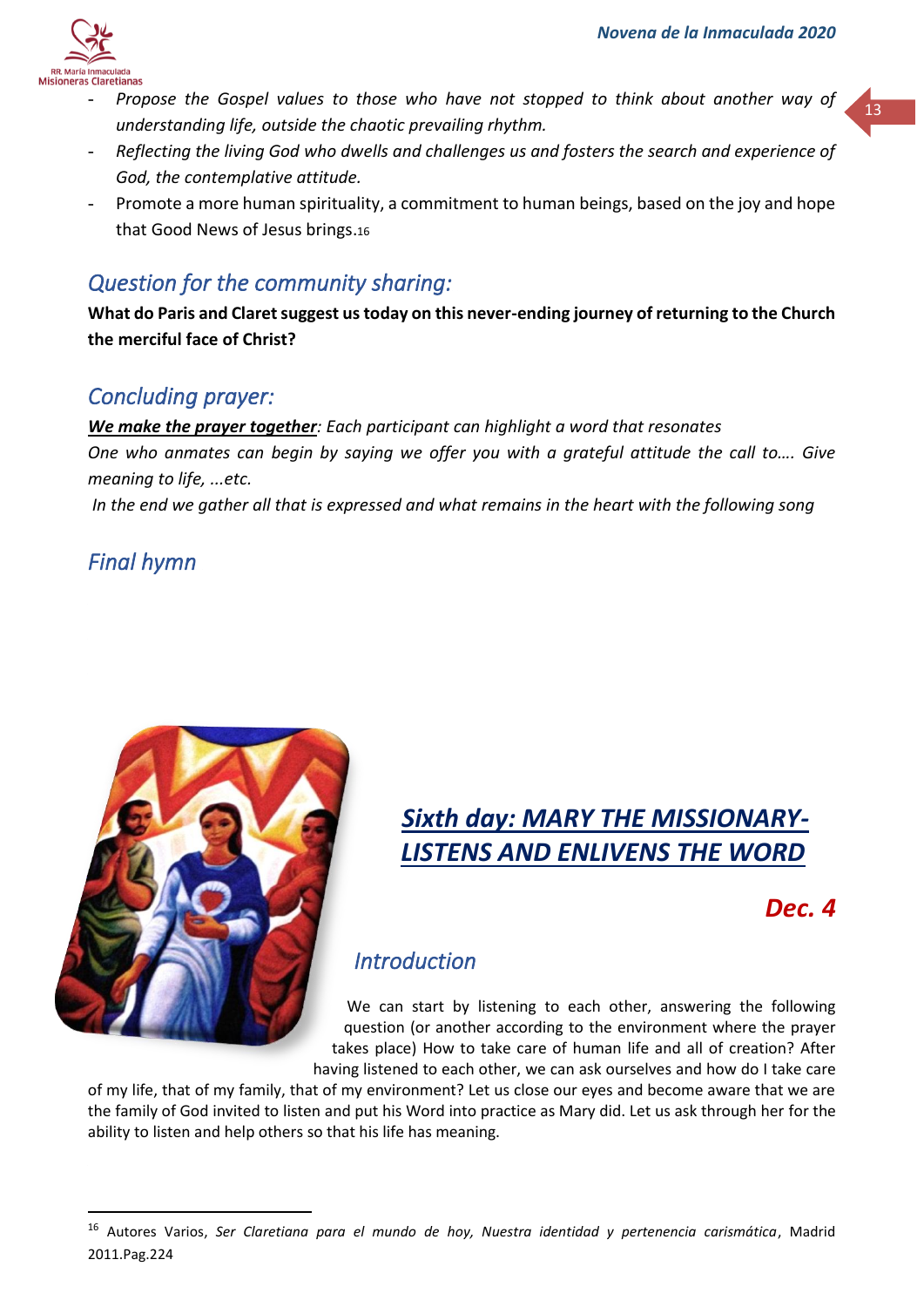## *Let us listen to the Word*

*While we reading and listening to the word let us be impressed and learn from Jesus and Mary how their lives have meaning and give meaning to others.*

## *Luke 8: 19-20*

*Suggestion: can be read twice, First Reading: using the drip method, which consists of spontaneously or previously chosen people reading the sentence or words between slash or slashes; second time with a single reader and in a very slow way inviting to listen.*

*"His mother / and his brothers / came looking for him, / but they could not get him / because of the crowd. / He was told, / 'Your mother / and brothers / are standing outside / and want to see you. '"*

*Silent meditation:* **Play a background music. Then invite to echo the Word.**

#### **Ant:** Lord, may your choice of produce fruits of life.

*1. Lord, I realize that everything you ask of me is a simple 'yes', a simple act of trust so that, the choice that you make for me bear fruit in my life.*

*2. I don't want to be too busy with my way of living, my plans and projects, my relatives, friends and acquaintances, that I do not even realize that you are with me, closer than any other.*

*4. I want to see you when you walk with me and listen to you when you speak to me.<sup>17</sup>*

3. I don't want to be blind to gestures of love that come from your hands, nor deaf to loving words that come from your mouth.

## *Charismatic corner*

The Immaculate Virgin Mary, whose "yes" to God became a service to human beings, should be our strength and our model in the evangelization of peoples, because Christ chose to come among us through Her. We must make her to be loved as mother and lady who guides all to her Son*. 18*

If Christi s the fountain, Mary is the strength and the modelo f evangelization…we are instruments in her hands, her extensión in this giving birth to the Works of light against darkness,… she is also our model in the mission of evangekization, because she knew how to listen and be open to accept the Word in her heart and in her mind before than in her body, and thus gave him to all. Her attitude

<sup>17</sup>CF. https://pastoralsj.org/recursos/oraciones/117-solo-un-si <sup>18</sup> *Const. 62*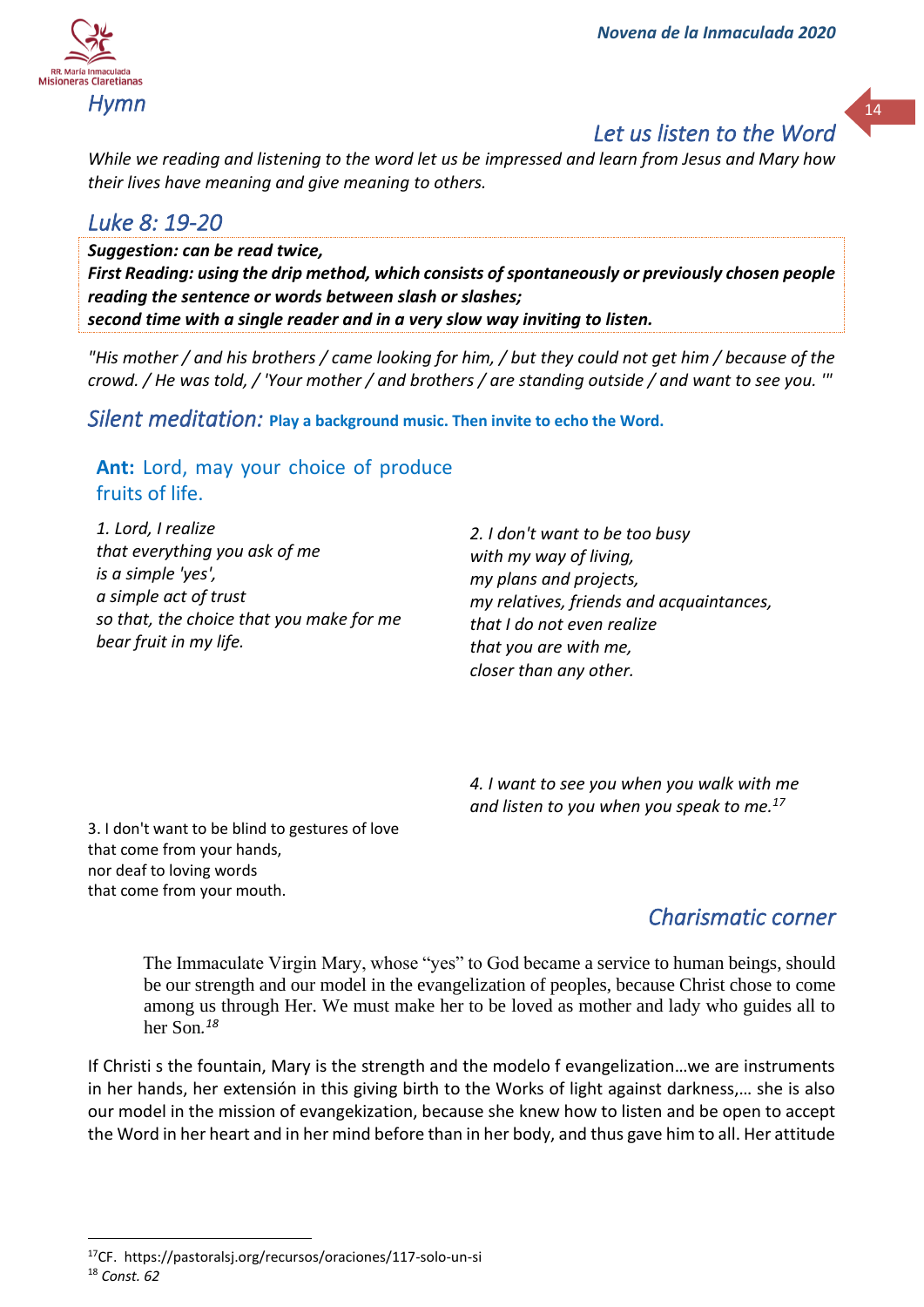

as disciple evangelizes us, so we can evangelize others. In our apostolic action we must make her be loved as the mother and the lady who leads us to her son<sup>19</sup>.

## *Silent meditation*

*Intercessory prayer***:** *We place our prayers in the hands of Mary, responding: Through the intercession of Mary, listen to us Father.*

- For the Church, which has received the mission to be a visible sign of God's tenderness, so that she always hears the voice of the Father who guides her, we pray:
- For those most suffering, from the consequences of the evil in the world, so that they experience God's love through people with a newness of heart, we pray:
- For those most affected by the Covid-19 pandemic and for all those who are dedicating themselves to battle on different fronts - health, social, scientific, economic, spiritual ..., we pray:
- - For those who have closed their hearts to the voice of God and remain confined in the narrow world of their interests, we pray:
- - For the missionaries who have given their lives to the proclamation of God's mercy in all corners of the world, we pray
- For al lof us, who have gathered around Mary that her attitude of receiving the word and fulfilling it, moves us to be true witnesses of the Lord in our families and workplaces. We pray:

## *Final hymn*



# *SEVENTH DAY: JESUS ENTRUST THE LIFE OF THE DISCIPLES TO MARY*

*Dec. 5*

## *Setting*

Set a place *with crucified Jesus and sorrowful mother, adding some representations of pain, suffering, death ... of our realities. (2 or three) Prepare paper and pencils and invite participants to write names of people or situations of pain or death around us.*

Today we are invited to live contemplatively together with Mary, in front of this everyday scenario, because today Jesus continues to be crucified and dying and Mary continues to stand beside our pain, of our brothers and of the whole world.

## *Introduction:*

<sup>19</sup> Cf. Claretian Missionary Sisters, *Constitutions: Identity, memory and Prophecy.theological, historical and charismatic comments,* Mysore 2010. Page 209*.*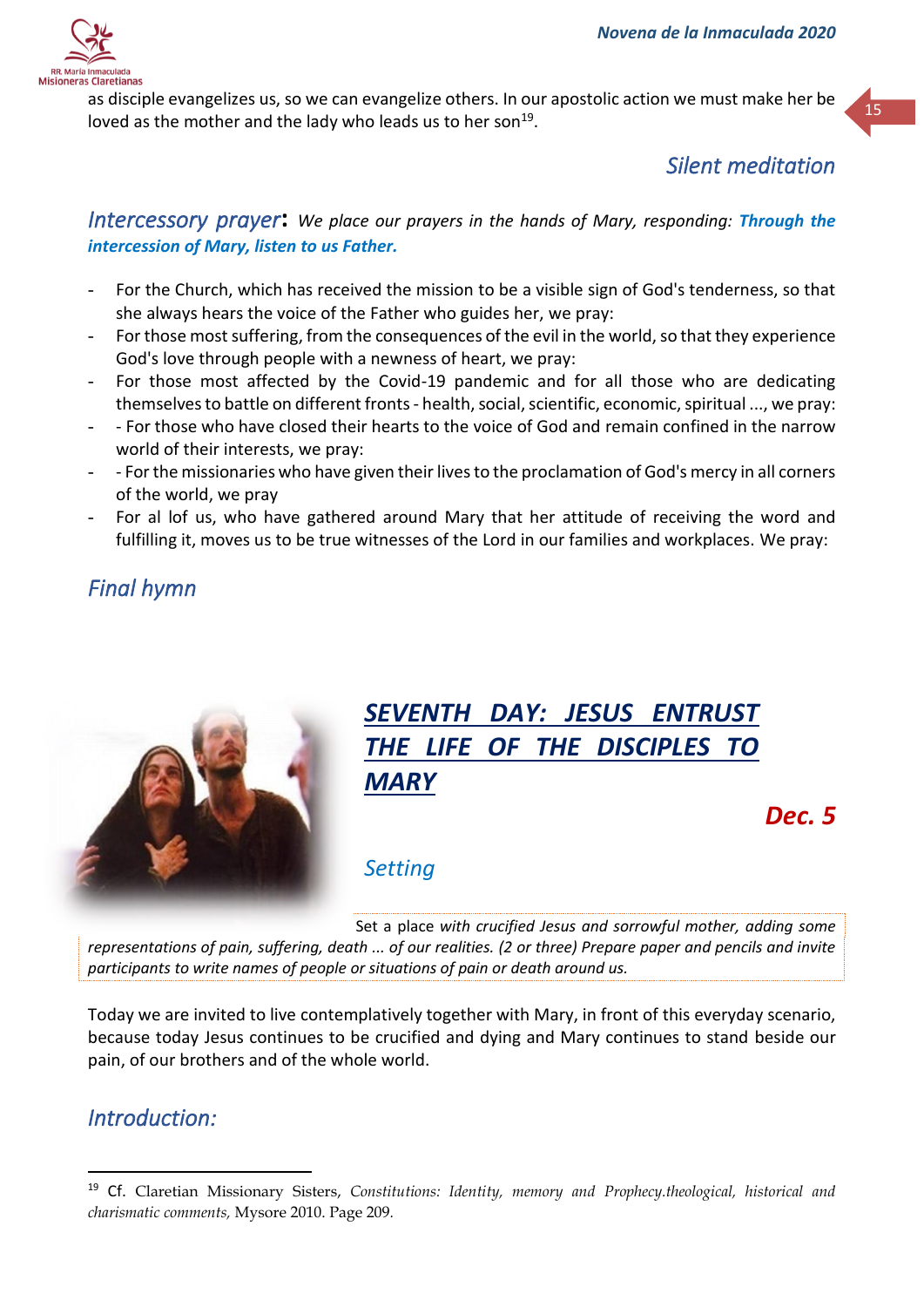

Let's contemplate Mary next to the cross... let's listen to her.... There she becomes our Mother ..., her capacity to love gives her the opportunity to welcome us as children ..., right there she teaches us to give a new meaning to pain and suffering, with her and with Jesus our sufferings, pains, sorrows, acquiring a sense of redemption, because where there is love there is no death. Our God is the God of life.

*Hymn: While a suitable song is played, each one places what is written next to Jesus and Mary.*

### *Let us listen to the Word*

#### *JOHN 19: 25-27*

*"Near the cross of Jesus stood his mother and his mother's sister, Mary the wife of Cleophas, and Mary of Magdala. Seeing his mother and the disciple whom he loved standing near her, Jesus said to his mother, 'Woman, this is your son.' Then to the disciple he said, 'This is your mother.' And from that hour the disciple took her into his home."*

### *Prolonged time for silence with background*

#### **Read personally***:*

*We are facing a sign of contradiction, but the final language of this sign IS GOD'S PASSIONATE LOVE FOR US and by contemplating Mary and the disciple at the foot of the cross, can help us understand or try to approach this experience of God's love and of Mary… we can ask ourselves: how do I experience pain and suffering in myself and in our communities? With what actions can I manifest my capacity to love? What can I learn tonight from Mary at the cross? Let me talk and listen to her…*

### *Concluding prayer:*

*Oh, Mary, you always shine on our way as a sign of salvation and hope. We trust you, that beside the cross you associated yourself with the pain of Jesus, keeping your faith firm. You, salvation of all peoples, you know what we need and we are sure that you will grant so that, as in Cana of Galilee may the joy and the feast return in these times of pandemic. Help us, Mother, to conform to the will of the Father and do what Jesus tells us who has taken upon himself our sufferings and has been loaded with our pains to carry us through the cross to the joy of the resurrection. Amén!<sup>20</sup>*

<sup>20</sup> Cf. http://www.pastoralsantiago.org/oracion-del-papa-ante-el-coronavirus/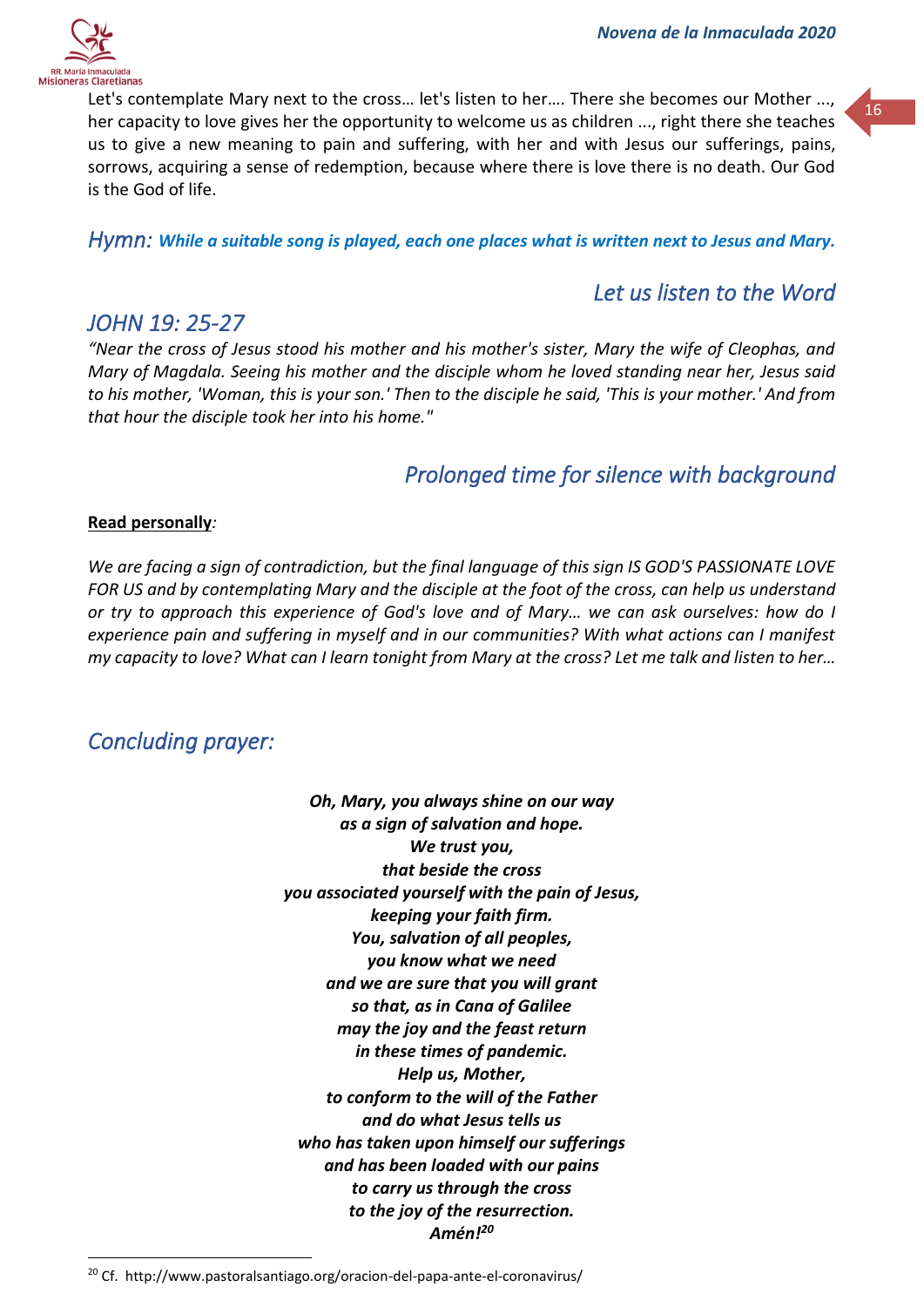



# *EIGHTH DAY: MARIA SUPPORTS THE COMMUNITY OF DISCIPLES*

*Dec. 6*

## *Introduction:*

At this time we are invited to become aware that we are a praying as community with Mary in the middle.

How many times do we address her as a community, saying: **"our life, sweetness and hope", "our advocate"** and we beg her: "**Pray for us now and at the hour of our death."** … In this time of prayer we ask Mary to foster and grow in us the values that build family and community.

## *Hymn*

## *Let us listen to the Word:*

*Let's get into this scene of the Word. What does this passage tell us?*

#### *Acts 1,14 (it can be read three times by different persons )*

*"With one heart all these joined constantly in prayer, together with some women, including Mary the mother of Jesus, and with his brothers"*

## *Silent meditation*

Mary with the power of the risen Lord, she wants to give birth to a new world, where all of us are brothers and sisters, where there is room for all those whom our societies discard, where justice and peace are resplendent.<sup>21</sup>

## *Charismatic corner:*

With our community of life we wish to make visible the mystery of the communion of the Church. Mary, united with the Apostles in waiting for the coming of the Spirit, is our model in the discernment and in the fraternal communion. const.<sup>22</sup>

*Resonances (sharing) and spontaneous intercessions:* 

<sup>&</sup>lt;sup>21</sup> Cf. Fratelli tutti 278.

<sup>22</sup> Const.36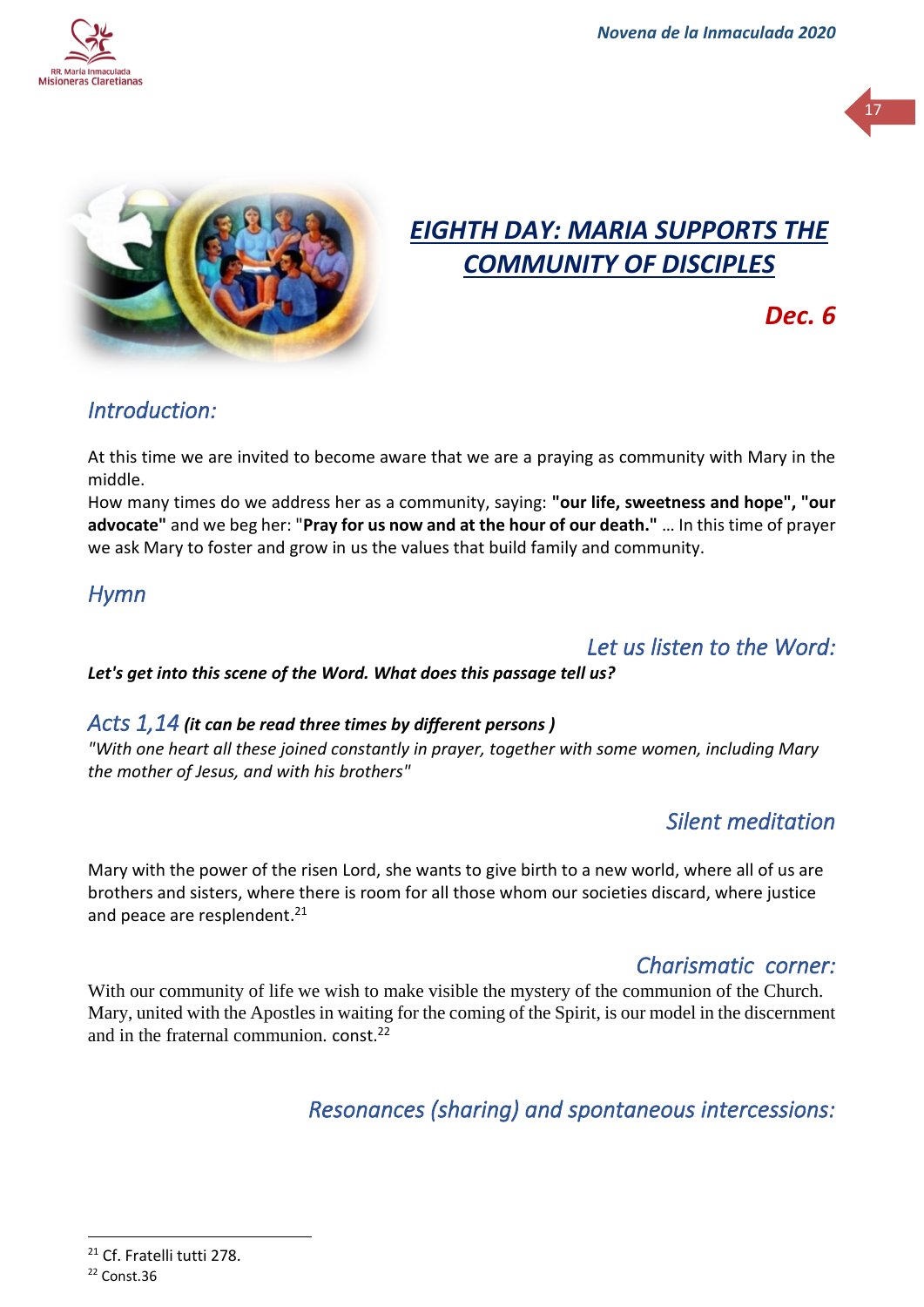



## *Mary, mother of our people*

Mary, mother of our people You walk with us towards the Kingdom always longed for. Hear our prayers, there are many people suffering in our midst. Lack of bread in many tables, Lack of work in many homes, Lack of roof and decent housing, Lack of water, so much is lacking, mother ...

*Mother join our hands that we may grow together, give birth to communities of new life, that shares work be the engine of a new way of living, noone lacking of what is necessary nor of scandalous excess<sup>23</sup> Amen*

### *Final hymn*

<sup>23</sup> Cf. http://www.buenasnuevas.com/espiritualidad/oraciones/oracion-32.htm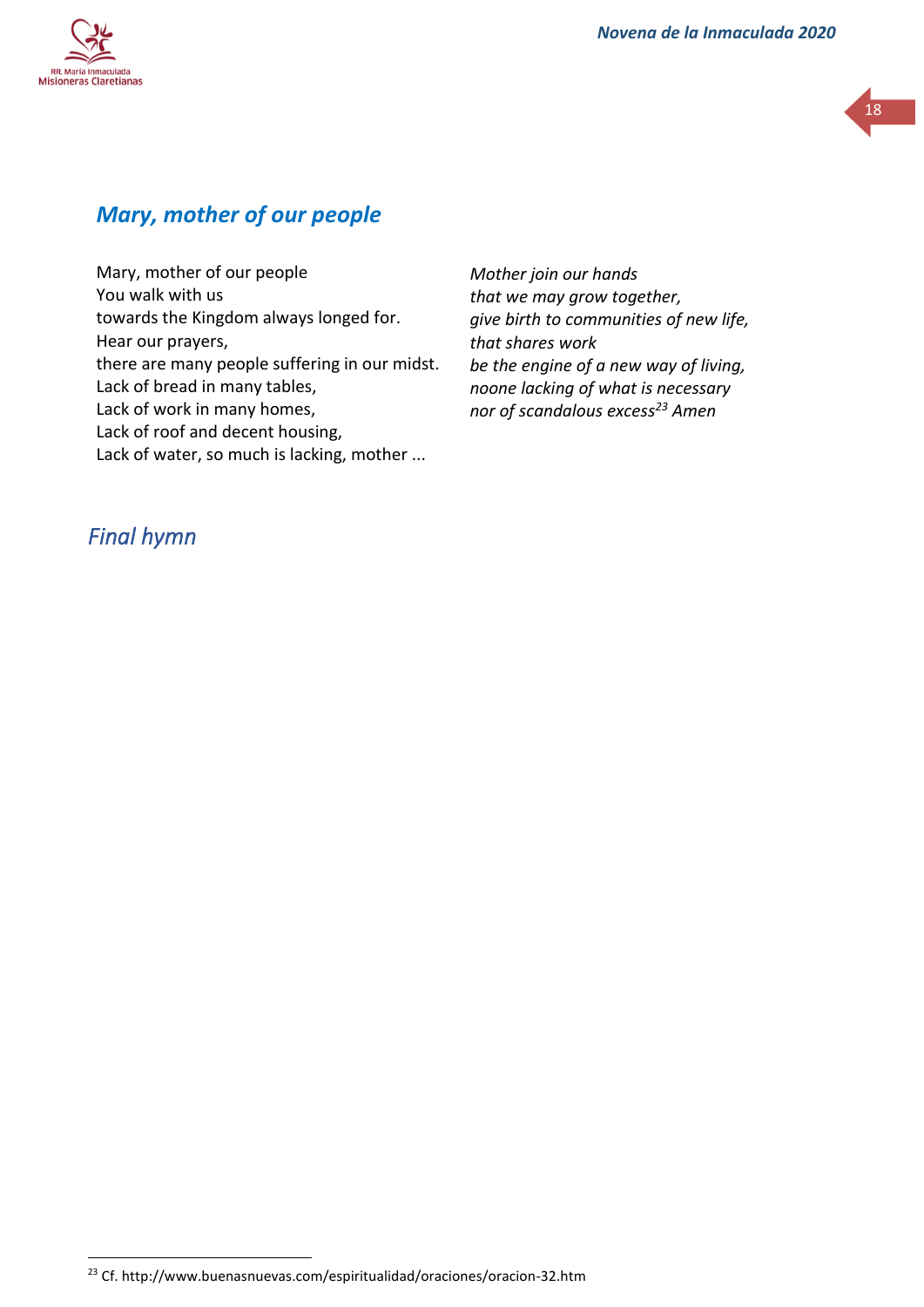



# *NINETH DAY: FORCES OF GOOD IN THE LIFE Dec. 7*

## *Introduction:*

On this last day of novena we go hand in hand with Mary to learn from her, how she fights against pain, indifference, selfishness, evil in any of its forms….

We invite the participants to become aware of the various forms of sin, evil that exist in the world…, in us… and they can express it out loud. Corruption, indifference…, ……,…after every two or three persons expressing, a chorus of a penitential song can be sung).

**Hymn:**

## *Let us listen to the Word:*

The word of God today presents Mary fighting against evil. Let us listen attentively to her struggle and her desire to build the Kingdom.

## *Apocalipsis 12,1-4.6. 7 -8.17*

"A great portent appeared in heaven: a woman clothed with the sun, with the moon under her feet, and on her head a crown of twelve stars. She was pregnant and was crying out in birth pangs, in the agony of giving birth. Then another portent appeared in heaven: a great red dragon, with seven heads and ten horns, and seven diadems on his heads. His tail swept down a third of the stars of heaven and threw them to the earth. Then the dragon stood before the woman who was about to bear a child, so that he might devour her child as soon as it was born. And the woman fled into the wilderness, where she has a place prepared by God, so that there she can be nourished for one thousand two hundred sixty days. And war broke out in heaven; Michael and his angels fought against the dragon. The dragon and his angels fought back, but they were defeated, and there was no longer any place for them in heaven. Then the dragon was angry with the woman, and went off to make war on the rest of her children, those who keep the commandments of God and hold the testimony of Jesus."

## *Beatitudes of the disciple*

- **Blessed** are those who keep their lamps lit and share and carry them high so that they light up and guide those who walk without it and are lost in labyrinths, wounds and wailing.
- **Blessed** are those who remain awake, with their spirits on fire and their bodies in good shape, and are always awake and attentive to those who arrive at midnight, at dawn or when the sun is bright.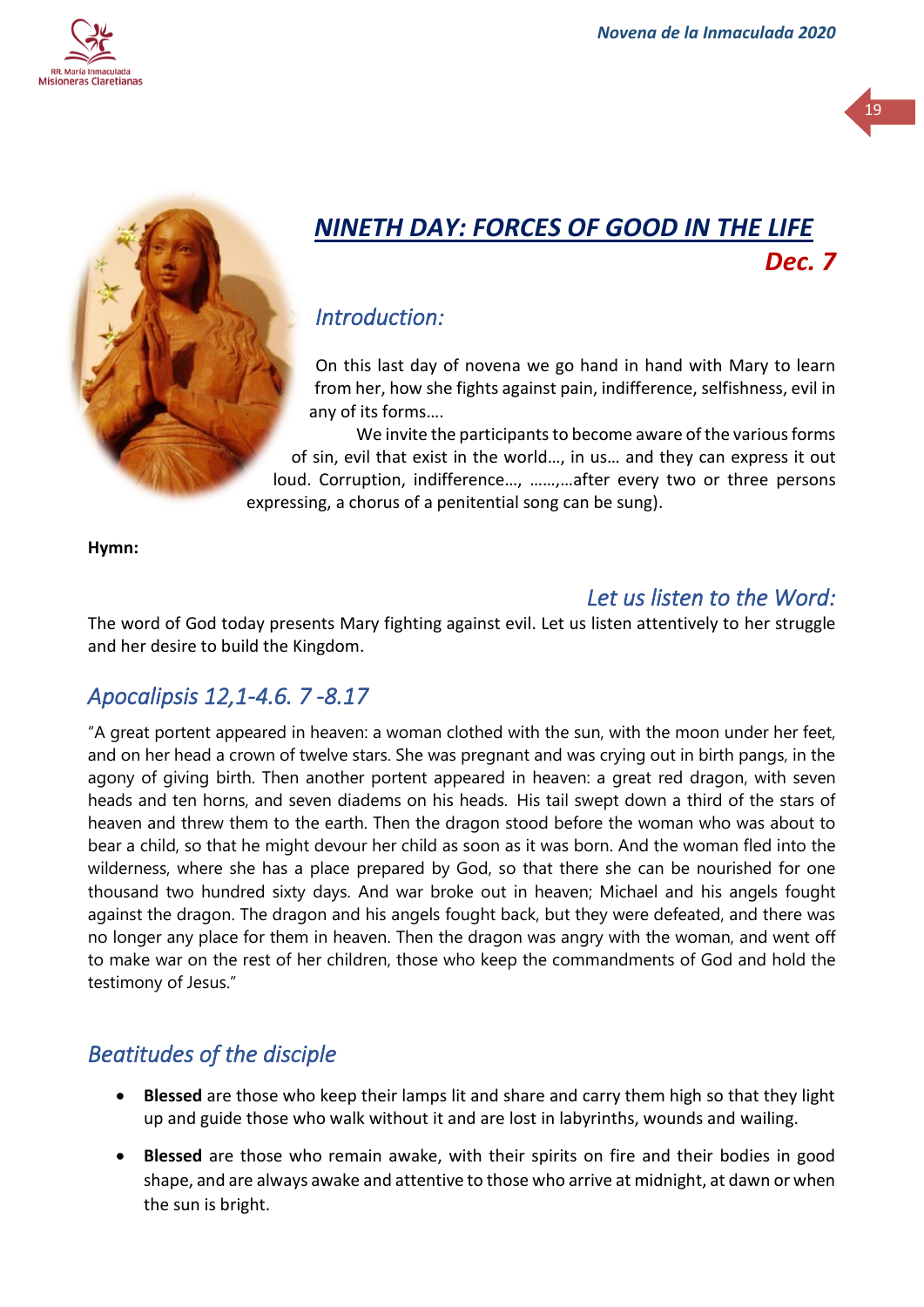

- **Blessed** are those who share and give themselves, and are sincerely faithful to my desire and  $\frac{1}{20}$ word and know how to live as children and brothers, whether they have positions or human commands.
- **Blessed** are those who do not seek to get along, nor excuses in fatigue, age and dignity, nor of passing time, nor of the delayed reward, but continue to surrender for those who need them.
- **Blessed** are those are not afraid of storms or droughts, or hurricanes, or calm without breeze either in or out but keep their hut/house open.
- **Blessed** are those who do not mind of being few and, even less, having nothing, because they know that the Father is with them and loves them, and gives them every day what they need for the journey.
- **Blessed** are those who respect and serve their brothers without complaint, even if they are strangers, and who neither eat nor fatten their accounts at the expense of other peoples and their citizens.
- **Blessed** are those who know they are sent and feel responsible without being overwhelmed, and accept to be children and brothers of all, and not feeling humiliated of their service.
- Blessed are my disciples! blessed are you! Blessed are those who need your service!<sup>24</sup>

## *Charismatic corner*

From our charism we are also invited by our charism to become aware as Christians, consecrated or lay people, to live like Jesus and the apostles and to work until death to teach every creature the Holy Law of the Lord. Mission is to be carried out with faithfullness and responsibility from our different lifestyles, lived daily in a contemplative attitude.<sup>25</sup> We do not carry out mission alone, Mary is our great sign, guide in our pilgrimage and in struggle against evil.

the Church gives us the reflection of the dogma about Mary Immaculate, it helps us to understand her as the woman full of grace, a woman full of God and no evil had place in her. The Spirit of God has preserved and protected her with his shadow during her pilgrimage on earth. It is an exceptional gift that the Virgin Mary receives from God to fulfill his dream of love for us with the help of a woman: Mary

In total availability, Mary allows in all her simplicity and humility the Lord to work in her. In all these days we have reflected, an attitude that leads her to beget, conceive, care to defend, accompany the life of Jesus in his early years, then we find her as a disciple and missionary who listens to the word and puts it into practice, at the end she encourages and accompanies the first community of disciples in chaos after the death of Jesus.

Let us be in silence and internalize the word we have heard, ask oneself: how does Mary Immaculate illuminate my way of acting today?

"Fight against all evil in any of its forms", what do you say? How does it resonate?

*Community resonances (sharings):* 

**We echo "what caught my attention, or what continues to resonate within me". We can gather all sharings in praying or singing Hail Mary.** 

<sup>24</sup>https://www.facebook.com/sandrandominguezmayo2020/photos/a.104606864600735/156817162713038/?type=3  $25$  cf. const. 3